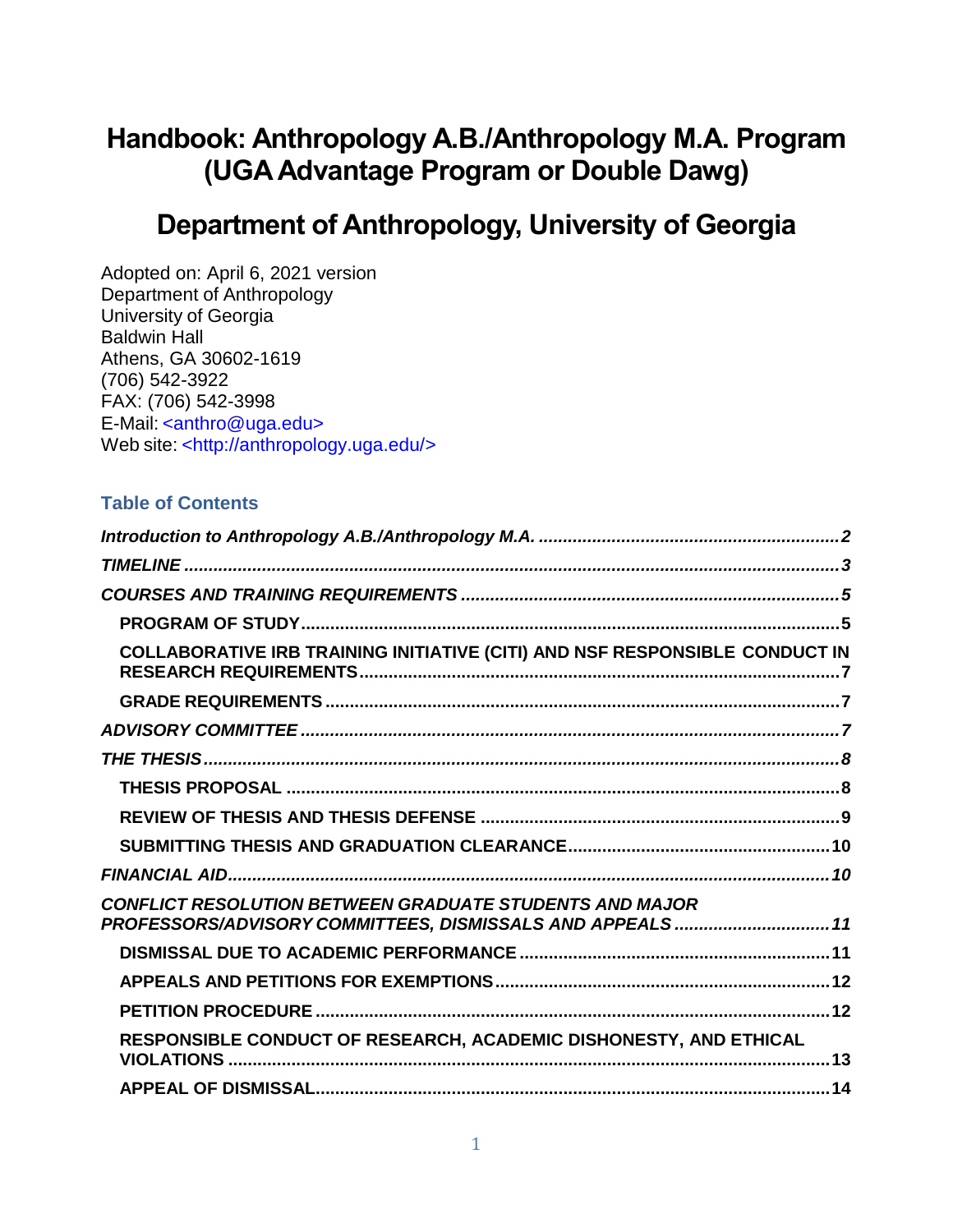## <span id="page-1-0"></span>Introduction to Anthropology A.B./Anthropology M.A.

Training in anthropology provides students with critical, creative, and globally informed skills that prepare students for a variety of careers in the 21st century. Our dual A.B./M.A. program combines the value of the anthropological approach of our A.B. program with specialized training and independent thesis research in the M.A. program. An M.A. degree in anthropology can provide skills that will be valued in an increasingly globalized world, such as engaging with a diverse workforce as well as communication, analytic, research, and collaboration skills. These skills can also lead to a wide range of career options in education, business, research, industry, and public service as well as providing a research foundation for doctoral training.

The University of Georgia "Double Dawg" or "UGA Advantage" program is a dual degree program. It is designed so students complete the A.B. and M.A. program by the end of their 5<sup>th</sup> year at UGA. Therefore, students must plan to complete the program by the end of Year 5.

After completing this program, students should be able to

- Elucidate major theories, research methods, and approaches to anthropological inquiry and schools of practice.
- Demonstrate independent judgement in developing a research question and answering it by drawing on primary sources or data.
- Identify skills relevant to their professional career
- Design and produce an independent research product, the M.A. thesis

This Handbook provides information about the basic policies and procedures of our UGA Advantage/Double Dawg program. It does not cover all the regulations governing undergraduate or graduate education at the University of Georgia. Graduate School regulations governing the [M.A. degree](https://grad.uga.edu/index.php/current-students/policies-procedures/academics/types-of-degrees-offered/masters-degrees/master-of-arts/) are contained in the *[Graduate](https://grad.uga.edu/index.php/current-students/policies-procedures/) Bulletin* (https://grad.uga.edu/index.php/current-students/policies-procedures) and especially the [M.A. requirements](https://grad.uga.edu/index.php/current-students/policies-procedures/academics/types-of-degrees-offered/masters-degrees/) and [Theses and Dissertation Overview.](https://grad.uga.edu/index.php/current-students/policies-procedures/theses-dissertations-guidelines/) All students should also be familiar with [UGA Double Dawg](http://doubledawgs.uga.edu/faq.html) program. Where this Handbook is not consistent with current Undergraduate or Graduate School policies and procedures, the University or Graduate School requirements take precedent. Students are responsible for keeping themselves apprised of current requirements for their degree objectives.

Students should ask questions to the Undergraduate Coordinator and Undergraduate Advisor in Years 3 and 4 and to the Graduate Coordinator and Graduate Advisor in Years 4 and 5.

The Major Professor and Advisory Committee are the key ingredients to successfully completing the graduate program. Students must select their Major Professor and complete their committee as soon as possible, but no later than the end of the drop-add period at the beginning of their 5<sup>th</sup> year (first semester in M.A. program). Students should also rely on this group for guidance in all aspects of their academic and professional development. Students must meet with their Advisory Committee annually.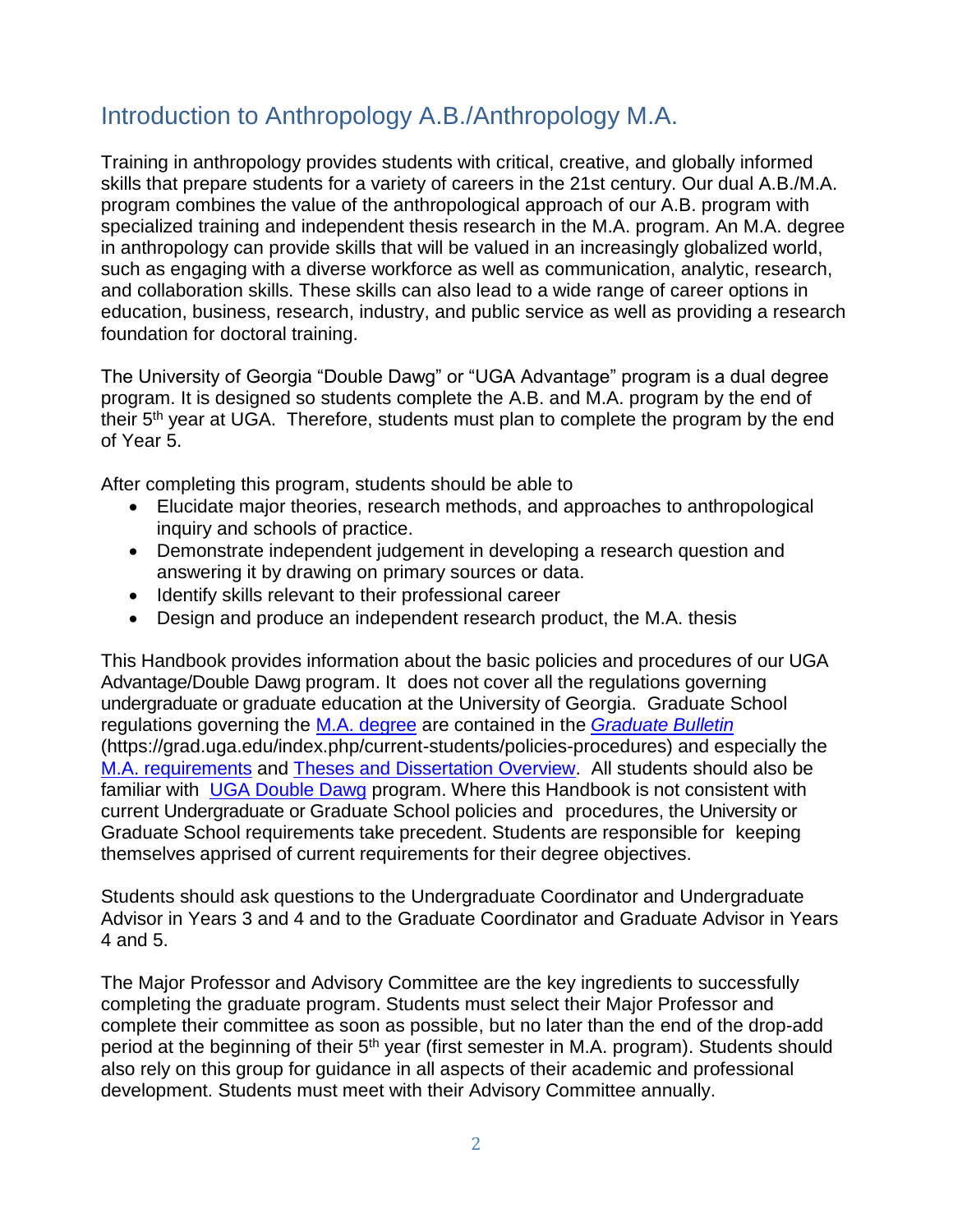In the following text, approval by the Major Professor presumes approval by the Advisory Committee and approval by the Graduate Coordinator presumes approval by the Graduate Committee in most cases. Requests for exceptions to the Department or Graduate School requirements should be forwarded to the Graduate Coordinator by the Major Professor in writing.

Forms, reports, and applications that are to be submitted to the Graduate Coordinator or Dean of the Graduate School should be given to the Graduate Academic Advisor (Terria Pittard) or submitted by the student on [GradStatus.](https://grad.uga.edu/index.php/current-students/forms/) These will then be distributed to the appropriate committee members and offices. Each of these steps requires additional time; students should not wait until the day materials are due at the Graduate School to submit these to the Academic Advisor or through GradStatus. In most cases, departmental deadlines will anticipate Graduate School deadlines by several days and perhaps by as much as a month if the Graduate Committee's approval is required.

## <span id="page-2-0"></span>TIMELINE

All interested students should first talk to faculty in the Department of Anthropology to determine if they are able to supervise a M.A. student. Identifying a potential Major Professor for the M.A. degree is a critical first step. You can learn more about faculty's research interests by taking courses with them, exploring the description of their research on the departmental web-site, and emailing them to arrange a meeting to discuss your interest in a possible "Double Dawg" program. Interested students are also strongly encouraged to arrange a meeting with the Undergraduate Advisor to discuss their interest in the program. It is possible that deviations from this timeline may be approved under exceptional circumstances.

| Year           | Fall                                                                                                                                                                                                                                                                                                                                                  | Spring                                                                                                                                                       | Summer                                                                                                                                |
|----------------|-------------------------------------------------------------------------------------------------------------------------------------------------------------------------------------------------------------------------------------------------------------------------------------------------------------------------------------------------------|--------------------------------------------------------------------------------------------------------------------------------------------------------------|---------------------------------------------------------------------------------------------------------------------------------------|
| 2              | Express interest in the Double Dawgs program in Athena and arrange to speak with<br>the undergraduate advisor about your interests during advising.<br>Take classes with anthropology faculty whose research you find interesting. Talk<br>with them about their research (possibly during office hours). Ask if they supervise<br><b>DD</b> students |                                                                                                                                                              |                                                                                                                                       |
| 3              | Identify possible faculty<br>Pathway Advisor.<br>Discuss possibility of<br>M.A. project for DD<br>program                                                                                                                                                                                                                                             | Apply to "Pathway"<br>program by February 15                                                                                                                 | Develop preliminary program<br>of study with possible M.A.<br>thesis advisor (future Major<br>Professor) and<br>undergraduate advisor |
| $\overline{4}$ | 6 credits of 6000-level<br>courses that can be<br>applied to both A.B and<br>M.A. program, in<br>addition to coursework<br>required to complete                                                                                                                                                                                                       | 6 credits of 6000-level<br>courses that can be<br>applied to both A.B. and<br>M.A. program, in addition<br>to coursework to required<br>complete A.B degree; | If accepted, implement thesis<br>plan, meet with Major<br>Professor and, if possible,<br>form Advisory Committee                      |

| Summary Timeline of Double Dawg requirements |  |  |  |  |
|----------------------------------------------|--|--|--|--|
|----------------------------------------------|--|--|--|--|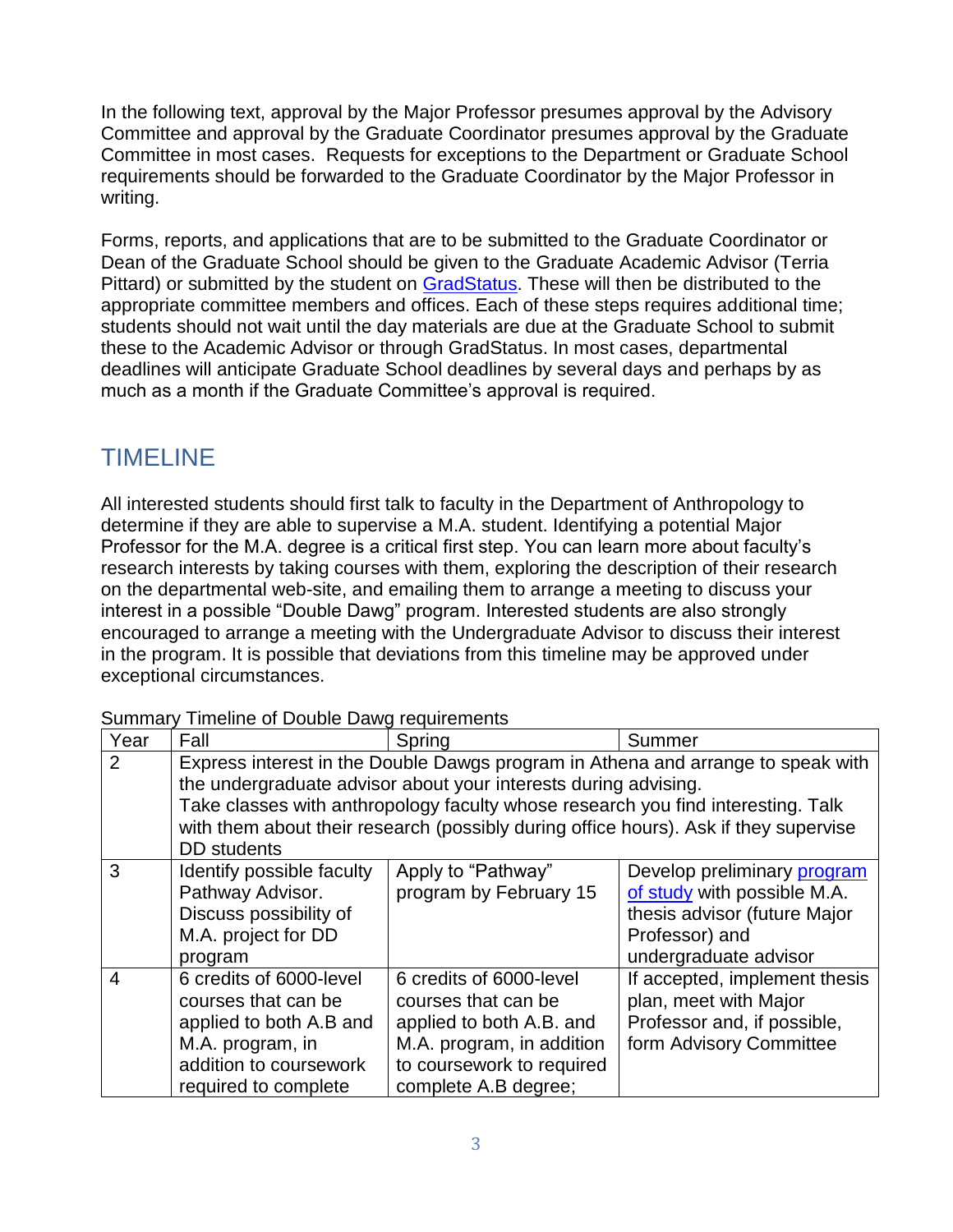|   | A.B degree; develop<br>M.A. thesis project          | Apply to M.A. program<br>and Graduate School by<br>February 15         |  |
|---|-----------------------------------------------------|------------------------------------------------------------------------|--|
| 5 | Coursework<br>Thesis research / thesis  <br>writing | Coursework<br>Defend thesis and<br>complete graduation<br>requirements |  |

Note on terminology: Students must identify a faculty member in anthropology to advise them in the 'Pathway" program. This is their "Faculty Pathway Advisor". In most cases, the same faculty member will then serve as their MA Major Professor if the student is accepted into the M.A. program.

**A.B. Year 3**: Applications to the B.A./ M.A. "Pathway" are due February 15. Details about application materials can be found on the Double Dawg program description. Application materials should be emailed to the Graduate Academic Advisor. If accepted, students will begin the "Pathway" in their  $4<sup>th</sup>$  year. If accepted into the "Pathway" program, they are strongly encouraged to meet with their Pathway Faculty advisor and the Undergraduate Academic Advisor in order to develop their statement of intent and preliminary Program of Study for Year 4. Admission to the dual degree "Pathway" does not guarantee admission to the graduate program.

**Year 4, Fall/Spring**: Students will take courses at the 6000-level (see Summary Timeline) that can be applied to both A.B. and M.A. program of study in their fourth year. Student should apply for M.A. program through Graduate School by February 15. Details about application materials and deadlines can be found on the Double Dawg program description.

The student will be notified if they are accepted into the M.A. program by the end of the spring semester. If accepted into M.A. program, the student is strongly encouraged to meet with their Pathway Advisor/Major Professor who will supervise the M.A. degree in order to discuss their Advisory Committee for M.A. committee (see committee guidelines) before the end of the spring semester. They should also identify an Advisory Committee and, ideally, meet with the Advisory Committee. This meeting could include a discussion of the M.A. topic, discussion of if Human Subjects (IRB) approval is required, and discussion of the Program of Study. If this cannot be completed in the spring semester, it must be completed by the end of drop-add in the fall semester of the  $5<sup>th</sup>$  year.

**Year 5, M.A. program:** Student finalize thesis plan, complete courses on the Program of Study, complete and defend M.A. thesis, and graduate.

Fall semester: Student must meet with Major Professor and Advisory Committee before the end of drop-add period. Students should plan to submit their Advisory Committee form, receive approval for the M.A. topic, and discuss a Program of Study in this meeting. The Advisory Committee form and Program of Study form must be submitted to the Graduate School by the end of the fall semester.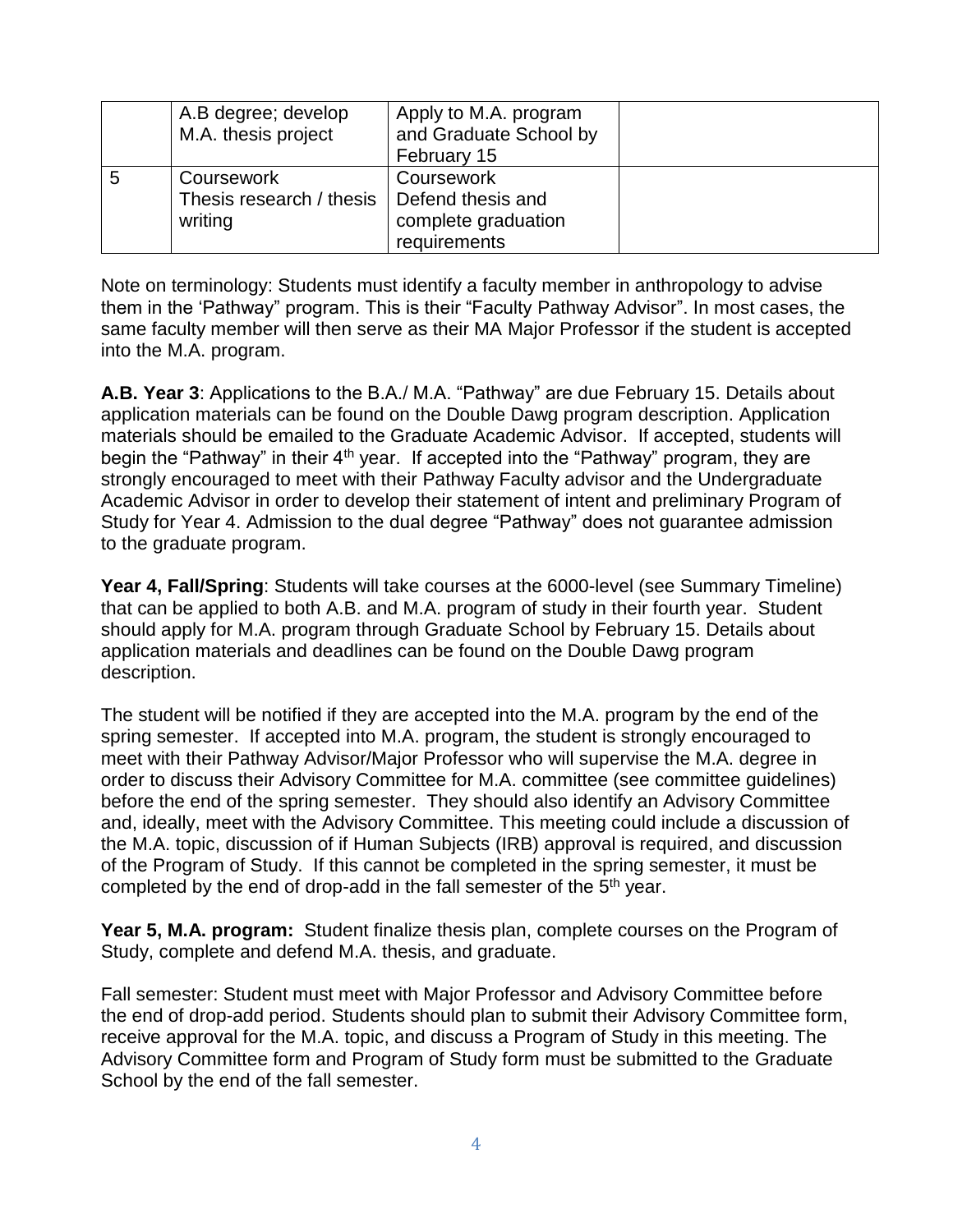spring semester: The student will follow Graduate School deadlines including applying for graduation, submitting final program of study form, format check, defense of thesis, and submitting final thesis for graduation.

## <span id="page-4-0"></span>COURSES AND TRAINING REQUIREMENTS

The University's published schedule of classes on Athena is generally accurate but lastminute changes in Anthropology courses are unavoidable. Information on upcoming courses can be found on the Departmental of Anthropology web-site. For a complete list of courses and a brief description of each, students should consult the *Bulletin* at [www.bulletin.uga.edu.](http://www.bulletin.uga.edu/) This is a comprehensive list of courses, some of which may not be taught regularly.

Students should address questions about courses to their Pathway Advisor or Major Professor.

The minimum number of course-hours necessary for graduation with a M.A. is 30. The joint A.B./M.A. program allows 12 course-hours to be applied to both the A.B. and M.A. degree in Year 4. Students will be required to complete the 6000-level version of no more than four ANTH 4000/6000 courses in Year 4.

Students will be required to complete ANTH 6520, History of Anthropological Theory, and at least three 7000/8000-level courses in their topical focus of archaeological, biological, or cultural anthropology.

The Department offers a weekly professional seminar with the objective of improving graduate students' professional skills and exposing them to a wider diversity of anthropological research than they may otherwise encounter in their coursework. M.A. students should be aware of the events in the professional development seminar (Anth 9005) and attend when the events help their professional development

A.B. / M.A. students should consult with their Pathway Advisor Major Professor in order to develop a preliminary Program of Study in their 4<sup>th</sup> year. This should include a discussion of elective courses that provide appropriate theoretical background and identification of at least one research skill that the student will develop that is consistent with the students research focus. Elective courses should also be consistent with their professional goals.

### <span id="page-4-1"></span>PROGRAM OF STUDY

Students accepted into the Anthropology A.B./M.A. Pathway will complete a preliminary Program of Study that they will follow in Year 4. The program of study will be revised at the end of Year 4 upon admission to the M.A. program if needed. The final program of study will be submitted to the Graduate School at the beginning of the final semester (spring, Year 5). The preliminary program of study should be approved by both the Undergraduate and Graduate Coordinators. Students should also have the program of study approved by the Undergraduate Advisor during advising in fall of Year 4 to ensure that they have met the requirements to graduate with their A.B. by the end of year four. Similarly, they should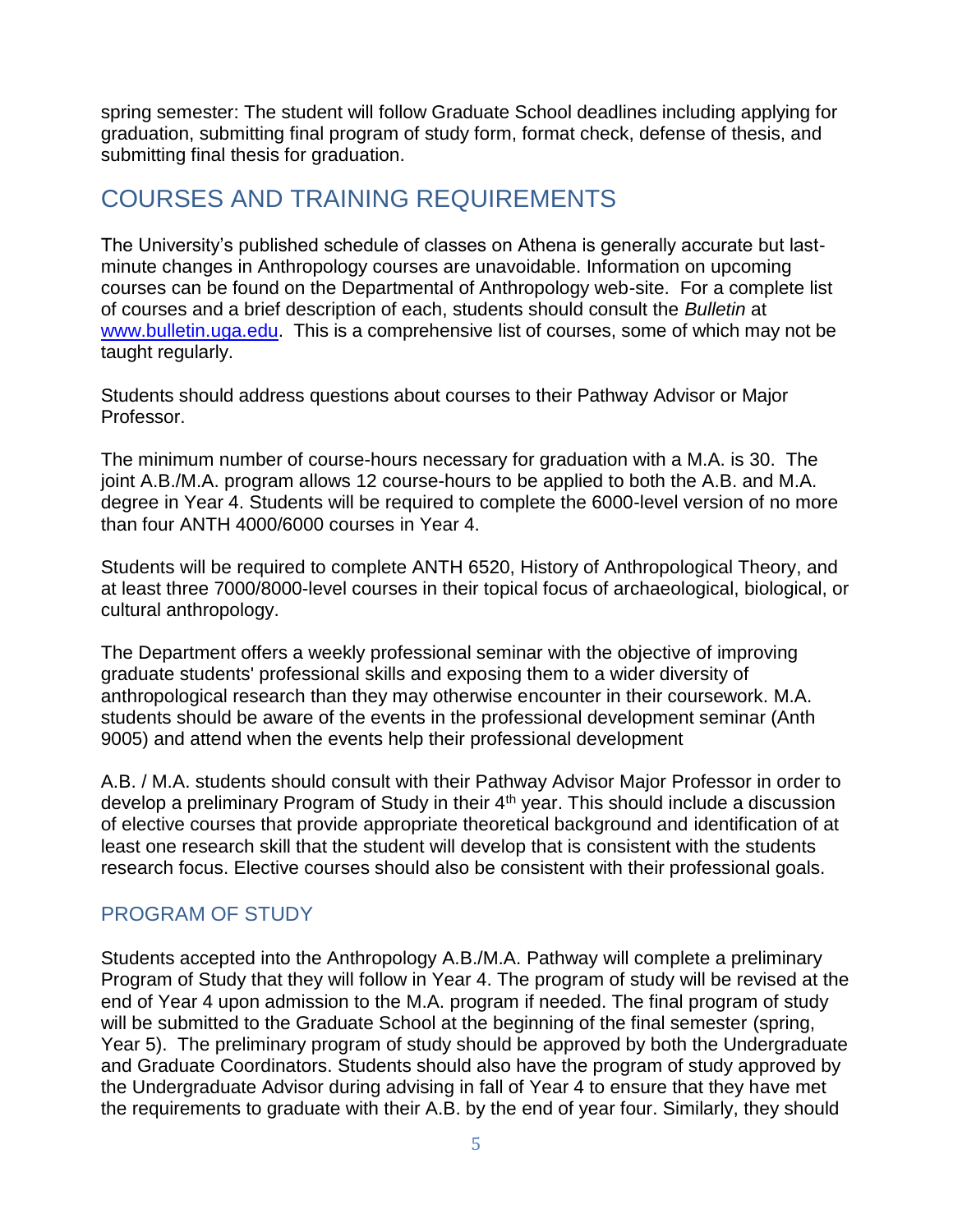meet with the Graduate Advisor in the fall of Year 5 to ensure that they have met the requirements to graduate with their M.A. by the end of year 5.

For the M.A. degree, a student must complete a Program of Study that constitutes a logical whole. Master of Arts and Master of Science degrees require a minimum of 30 semester hours consisting of at least 12 semester hours of course work open only to graduate students (exclusive of 7000 and 7300). A maximum of 6 hours of 7000 and 3 hours of 7300 may be applied toward the 30 hours. A minimum of 3 hours of 7300 must be listed on the program of study. To be eligible for graduation, a student must maintain a 3.0 (B) average on the graduate transcript and a 3.0 (B) average on the program of study.

The final Program of Study must be submitted on the proper form with approval by the student's Major Professor, the departmental graduate coordinator, and the dean of the Graduate School. This step should be completed by Friday of the second full week of classes of the semester in which degree requirements are completed. Exception: If degree requirements will be completed during summer term, the program of study will be due by Friday of the first full week of classes in that semester.

|        | Fall                                                                                                                                          | Spring                                                                                                                                        | Summer |
|--------|-----------------------------------------------------------------------------------------------------------------------------------------------|-----------------------------------------------------------------------------------------------------------------------------------------------|--------|
| Year 1 | ENGL 1101, 3<br>MATH 1001, 3<br>World Language & Culture, 4<br>ANTH 1102 or ANTH 2120H, 3<br>FYOS 1001, 1                                     | ENGL 1102, 3<br>Social Science, 3<br>World Language & Culture, 4<br>Humanities & Arts, 3<br>PEDB, 1                                           |        |
| Year 2 | World Language & Culture, 3<br>General Elective, 3<br>Social Science, 3<br>General Elective, 3<br>STAT 2000, 4                                | Life Science, 4<br>Literature (Franklin), 3<br>Fine Art/Religion/Philosophy<br>(Franklin), 3<br>ANTH 3265, 3<br>General Elective, 3           |        |
| Year 3 | Multicultural course (Franklin), 3<br>Physical Science Core, 3<br>Major Elective, 3<br>ANTH 3010, 3<br>General Elective, 3<br>ANTH 3900, 1    | Social Science, 3<br>Major Elective, 3<br>ANTH 3040 or ANTH 2045, 3<br>General Elective, 3<br><b>ANTH Elective 4XXX, 3</b>                    |        |
| Year 4 | Upper-level ANTH course, 3<br>Elective ANTH 4000/6000*, 3<br>Elective ANTH 4000/6000*, 3<br>General Elective, 3<br>Upper-level ANTH course, 3 | Upper-level ANTH course, 3<br>Upper-level ANTH course, 3<br>Elective ANTH 4000/6000*, 3<br>Elective ANTH 4000/6000*, 3<br>General Elective, 3 |        |
| Year 5 | Anth 6520, 3<br>Elective Anth 7000/8000, 3<br>Anth 7000, 3<br>Anth 9005, 3                                                                    | Elective Anth 7000/8000, 3<br>Elective Anth 7000/8000, 3<br>Anth 7300, 3<br>Anth 9005, 3                                                      |        |

Sample A.B. *I.M. A. Program of Study (from UGA* "Double Dawg" website)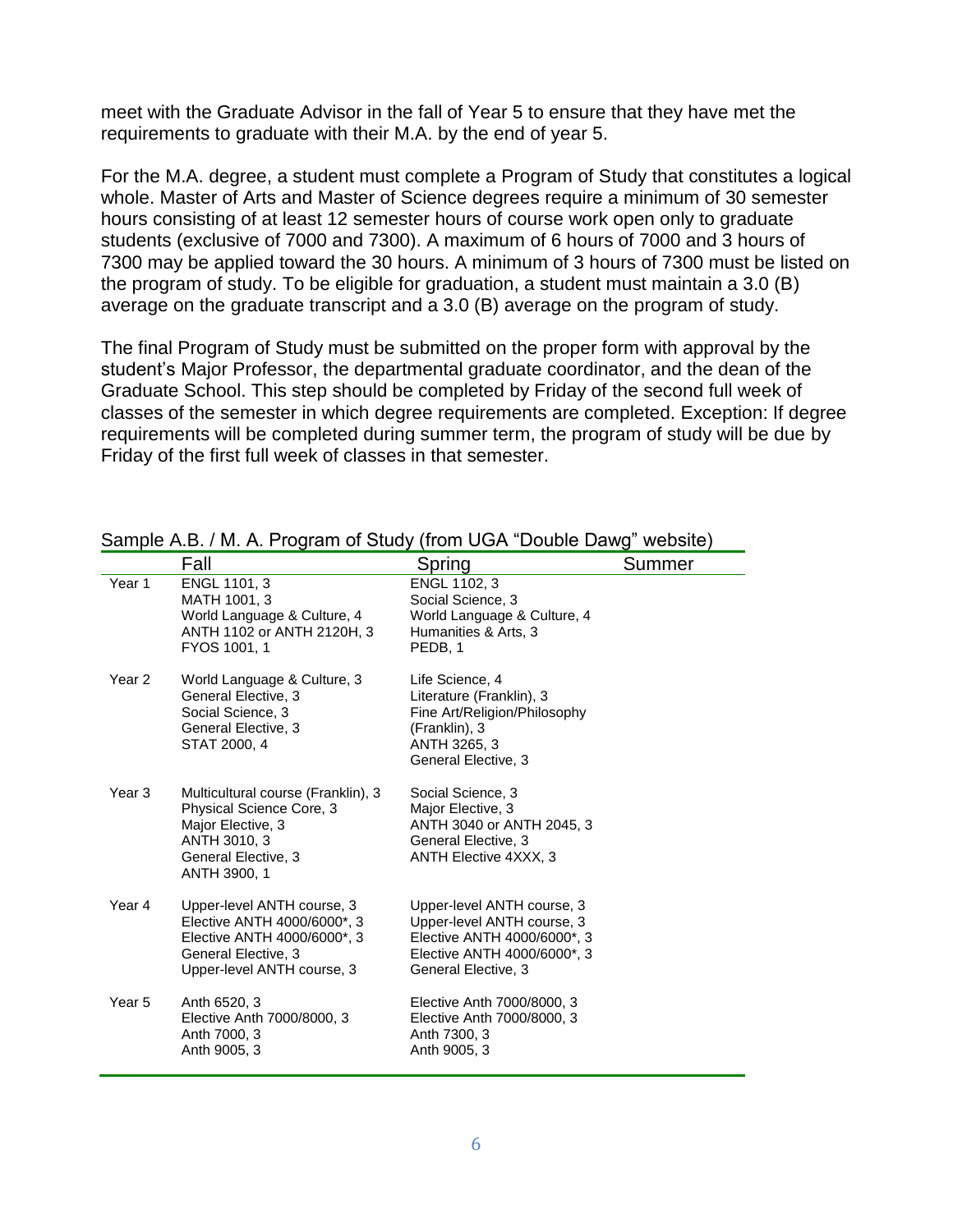#### <span id="page-6-0"></span>COLLABORATIVE IRB TRAINING INITIATIVE (CITI) AND NSF RESPONSIBLE CONDUCT IN RESEARCH REQUIREMENTS

All graduate students are required to complete the Responsible Conduct in Research (RCR). Students will demonstrate completion of this training by submitting a copy of the certificates documenting successful completion of RCR training to their Major Professor and the Graduate Assistant. The form becomes part of their permanent files. Additional training including the Protection of Human Subjects (Human Subjects IRB, CITI training) may also be required to complete the M.A. thesis. Students are responsible for completing all required training. If Human Subjects approval is required for the M.A. project, the M.A. thesis will not be approved by the Graduate School without the UGA IRB approval number. Students should discuss Human Subjects during the first committee meeting or sooner. They should plan to complete all training no later the end of drop add period of the fall semester of Year 5.

Taking these courses provides critical awareness of legal and ethical issues of working with human subjects and research in general. In addition, the training is required by UGA prior to receiving funding from a federal award or working with human subjects regardless of funding source.

#### <span id="page-6-1"></span>GRADE REQUIREMENTS

The minimum acceptable grade for courses on the Masters Program of Study form is a "B". This applies to the 30 credit hours that are included in the M.A. Program of Study. Courses for which a "B-" was assigned will not count toward the M.A. Program of Study. In addition, students must maintain a minimum grade point average of 3.0 for all graduate courses on their transcript. A grade of "Incomplete" is not awarded for any graduate courses unless unusual circumstances are demonstrated. Only "S" or "U" grades (satisfactory or unsatisfactory) are given for ANTH 7000 and 7300. In incomplete cannot be given for ANTH 7300. A grade of B- may result in dismissal from the program. A grade of "U" will result in automatic dismissal.

Students with current "Incomplete" grades are not eligible for assistantship support, departmental awards, or nomination for Graduate School awards. In some cases, even an "Incomplete" that has been cleared my make the student ineligible for awards or nominations.

## <span id="page-6-2"></span>ADVISORY COMMITTEE

All students in the joint A.B./M.A. will identify a potential Major Professor before applying to the M.A. program. If accepted, this faculty member will become their Major Professor. A student's Major Professor for all degree objectives must be from the faculty of the Department of Anthropology and a member of the University of Georgia's Graduate Faculty.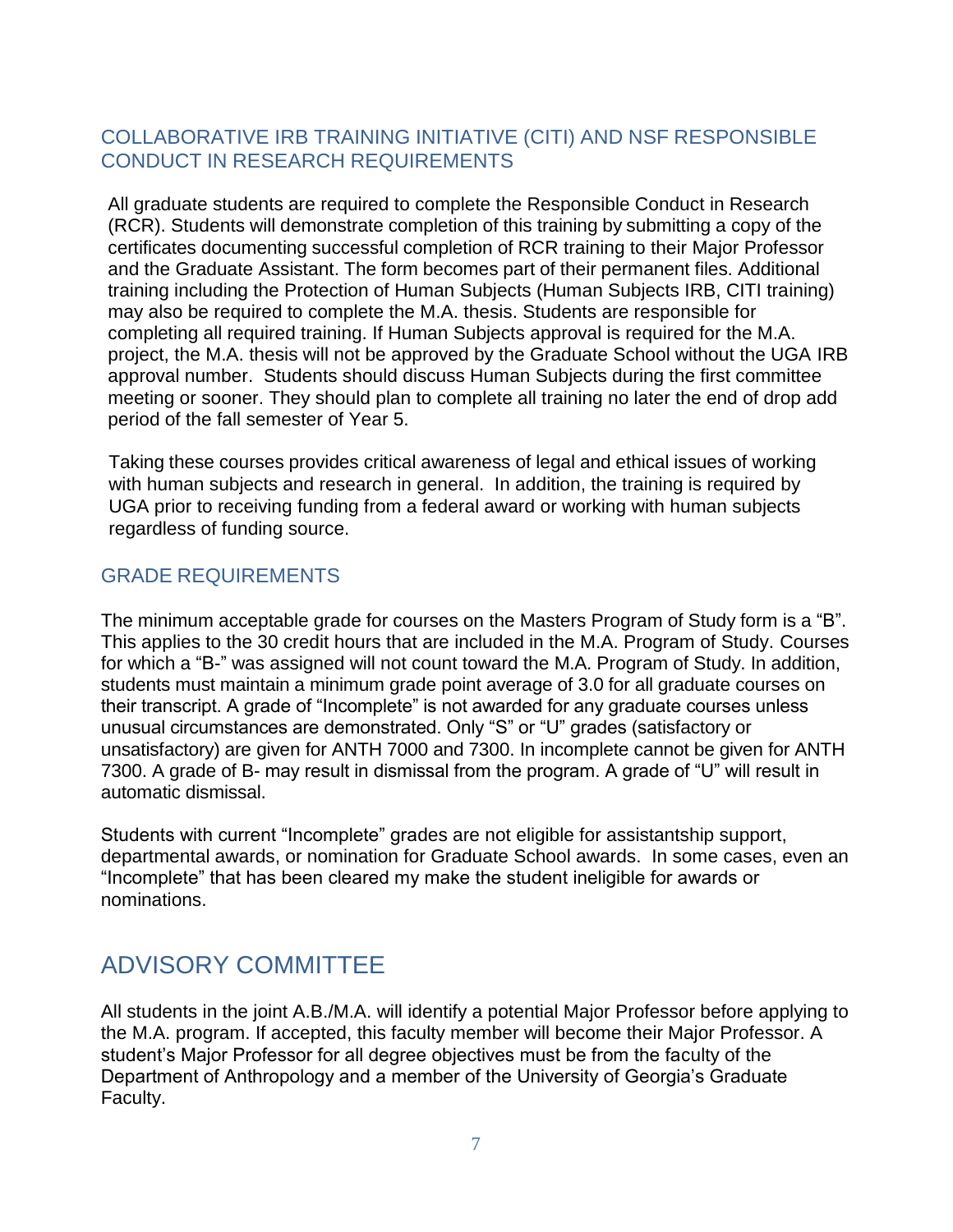A student should consult with their Major Professor to identify an Advisory Committee by the beginning of their 5<sup>th</sup> year. Students should rely upon their Advisory Committee for guidance in all aspects of their academic and professional development. Committee members should be individuals who can contribute substantially to the research proposed by the student. Selection of the Advisory Committee is governed by the following conditions, though other Graduate School requirements may also apply.

1. The composition of a Master student's Advisory Committee is recommended by the Major Professor and student to the Graduate Coordinator for approval by completing the Advisory Committee Master Candidates form in GradStatus.

2. Each Advisory Committee for M.A. students whose degree objective is a M.A. is Anthropology should consist of at least three and no more than five committee members.

3. The Major Professor of Masters students in Anthropology must be faculty in the Department of Anthropology. Co-Major Professor must be a faculty member in the Department of Anthropology or be voted in by the Graduate Committee for the purpose of advisement of students using the procedures for adding external committee members. If the Graduate Committee cannot achieve consensus, the committee will bring the case to the faculty.

4. At least two of the individuals constituting the Advisory Committee for Masters students in Anthropology must hold a regular appointment in the Department of Anthropology. At a minimum this would include the Major Professor and one additional member. Examples of regular faculty members are those who either have a funded joint appointment with the department or whose tenure-home is in the department. Faculty members who hold courtesy appointments in the department, such as adjuncts, are not considered members of the department for this purpose.

5. The Graduate School has additional information about Advisory Committee: [https://grad.uga.edu/index.php/current-students/policies-procedures/academics/types-of](https://grad.uga.edu/index.php/current-students/policies-procedures/academics/types-of-degrees-offered/masters-degrees/)[degrees-offered/masters-degrees/](https://grad.uga.edu/index.php/current-students/policies-procedures/academics/types-of-degrees-offered/masters-degrees/)

## <span id="page-7-0"></span>THE THESIS

#### <span id="page-7-1"></span>THESIS PROPOSAL

Once admitted to the M.A. program, a student must submit a thesis proposal for approval by the Advisory Committee before beginning work on the thesis. A student's thesis proposal should be approved as soon as possible after admission to the M.A. program, but no later than the end of the fourth week of classes in the fall semester their fifth year (1<sup>st</sup> semester of the M.A. program). The proposal should focus on one or more of the topical and area specialties of the Department. The student must discuss with the Major Professor what materials should be included in the thesis proposal. Possible items include, but are not limited to, a short description of the student's intended thesis topic, proposed methods, and relevant research skills that they will develop. Additionally, it would be useful to include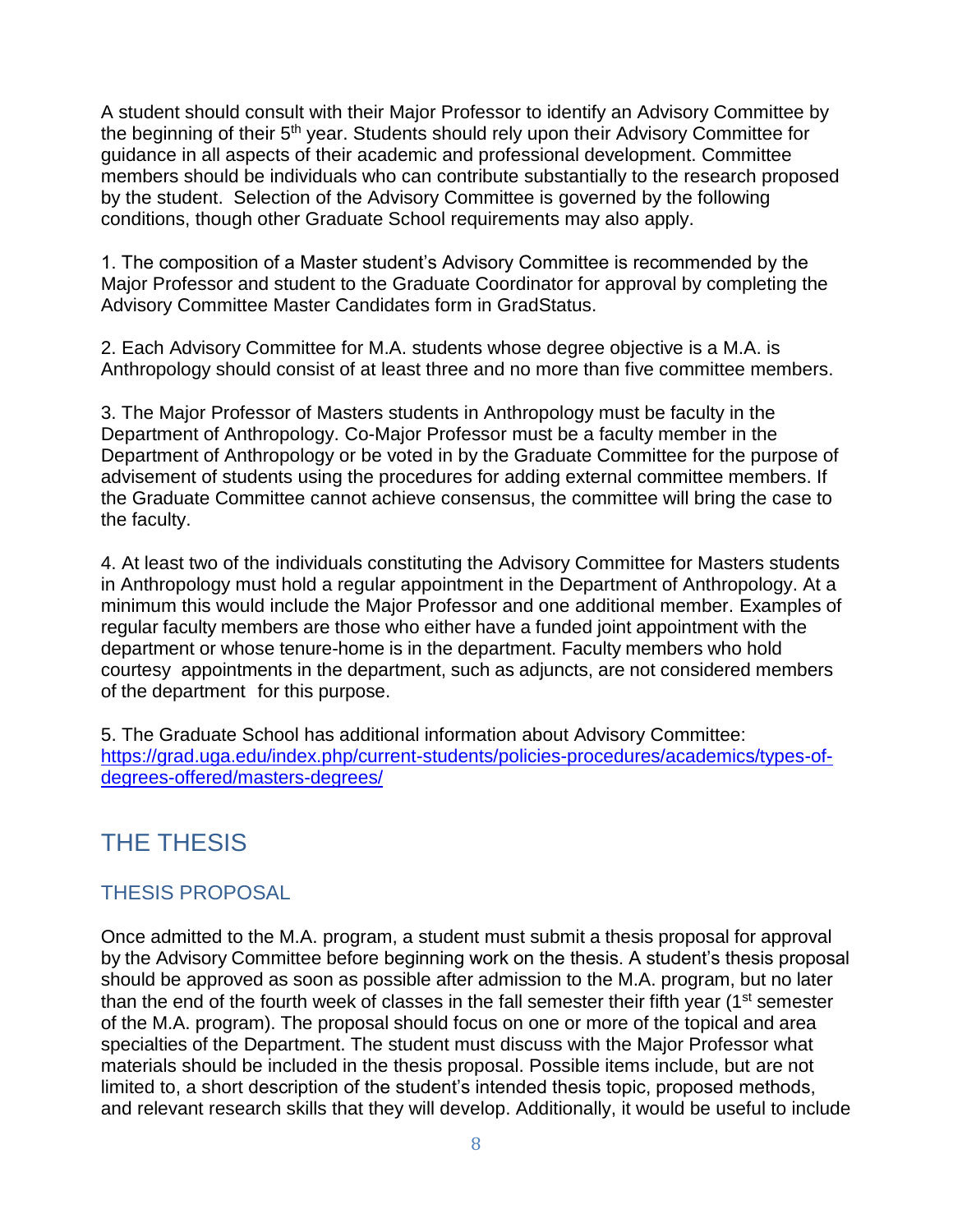a brief statement of the student's career objectives. Once the Major Professor has approved the thesis proposal, it is then distributed to the Advisory Committee for approval. Committee members will indicate in writing when the thesis proposal is approved by either signing a form or sending an email to the Major Professor.

Once the proposal has been accepted by the Advisory Committee, it becomes an agreement between the student and the Committee and must be followed in writing the thesis. M.A. students conducting research that involves human subjects must obtain an Institutional Review Board approval number before their proposal will be accepted and they can proceed with their research.

The thesis must include written evidence that demonstrates independent judgement in developing a problem from primary sources. Students are to consult with their Major Professor and Advisory Committee about their thesis style, including topic, content, format, and other expectations.

Additional information on formatting can be found at the Graduate School Thesis and Dissertation Overview: [https://grad.uga.edu/index.php/current-students/policies](https://grad.uga.edu/index.php/current-students/policies-procedures/theses-dissertations-guidelines/theses-and-dissertations-overview/)[procedures/theses-dissertations-guidelines/theses-and-dissertations-overview/](https://grad.uga.edu/index.php/current-students/policies-procedures/theses-dissertations-guidelines/theses-and-dissertations-overview/) Additionally, students should consult the Graduate School's description of a thesis: [https://grad.uga.edu/index.php/current-students/policies-procedures/academics/types-of](https://grad.uga.edu/index.php/current-students/policies-procedures/academics/types-of-degrees-offered/masters-degrees/)[degrees-offered/masters-degrees/](https://grad.uga.edu/index.php/current-students/policies-procedures/academics/types-of-degrees-offered/masters-degrees/)

"A candidate must submit a thesis which shows independent judgment in developing a problem from primary sources. (Departments with a non-thesis option, will determine the appropriate courses and requirements to replace the thesis option.) The thesis shall be written under the direction of the student's Major Professor. The thesis must be approved by the Major Professor, who will distribute copies to the remaining members of the advisory committee and schedule a final examination. The committee members must have three weeks to read and evaluate the completed thesis. Written assent of two of the three committee members will be required before a thesis will be approved as ready for a final defense."

#### <span id="page-8-0"></span>REVIEW OF THESIS AND THESIS DEFENSE

Students are expected to work closely with their Major Professor while writing their thesis. Students should develop a realistic timeline for completing their thesis in the fifth year of the A.B./M.A. program with their Major Professor, ideally as soon as they are accepted into the M.A. program. This schedule will include time for multiple revisions, committee approval, and time to schedule the thesis defense. Students should expect to give faculty two-weeks to provide feedback on any document. Students should remember that many faculty are not available for thesis defenses during summer months (mid-May through mid-August). Therefore, it is strongly encouraged that a student have a full draft of their thesis submitted to their Major Professor by Feb 1st in the semester they wish to graduate.

The student must also be aware of Graduate School deadlines regarding thesis submission and graduation: https://grad.uga.edu/index.php/current-students/importantdates-deadlines/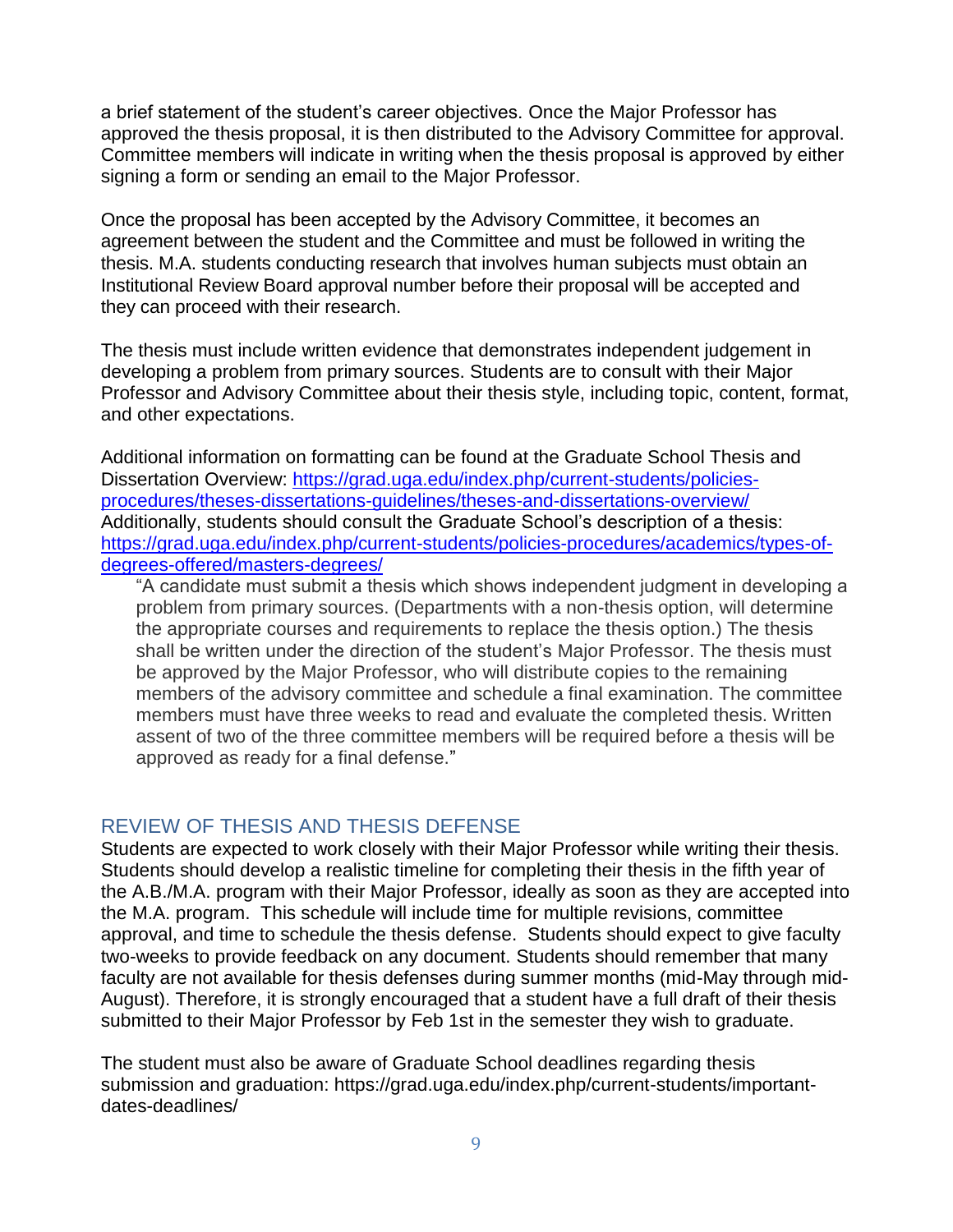Once the Major Professor deems the thesis ready to be distrusted to the Advisory Committee, the student may then distribute the document to the committee. The Major Professor and student consult with the committee for feedback. Once the Advisory Committee judges the thesis to be ready for defense, the Major Professor and student organize the defense.

The Major Professor chairs the defense and ensures it is conducted according to Graduate School guidelines as follows:

"The defense of the thesis will be chaired by the student's Major Professor and attended by all members of the advisory committee simultaneously for the entire defense period. The defense will consist of a public presentation followed by a private defense during which only the student and advisory committee will be in attendance. The public presentation is open to anyone who wishes to attend. The student and committee chair must appear in person for both components of the defense, but other committee members can participate via teleconference or video conference, provided that the comments of all participants can clearly and consistently be heard. If the Major Professor is not able to attend the defense in person, they can designate a substitute chair who is a current member of the committee. The advisory committee must approve the student's thesis and defense with no more than one dissenting vote and must certify their approval in writing. An abstention is not allowable for the final defense. The results of the defense of the thesis must be reported to the Graduate School at least two weeks prior to graduation for the current semester." [https://grad.uga.edu/index.php/current-students/policies-procedures/academics/typesof-degrees-offered/masters-degrees/]

#### <span id="page-9-0"></span>SUBMITTING THESIS AND GRADUATION CLEARANCE

The Graduate School must receive the Final Defense Approval form and an electronic submission of the corrected thesis no later than two weeks prior to graduation. In addition to the Final Defense Approval form, students must submit other paperwork to the Graduate School as outlined on their web-site by the respective dates. Many of these forms require the approval of the Advisory Committee and Department (Graduate Coordinator or Graduate Assistant). It is the responsibility of the student to ensure their paperwork is submitted to the Graduate Coordinator and/or Graduate Assistant with enough time for Departmental approval prior to the Graduate School deadline.

Additional guidelines are found at [https://grad.uga.edu/index.php/current-students/policies](https://grad.uga.edu/index.php/current-students/policies-procedures/academics/types-of-degrees-offered/masters-degrees/)[procedures/academics/types-of-degrees-offered/masters-degrees/](https://grad.uga.edu/index.php/current-students/policies-procedures/academics/types-of-degrees-offered/masters-degrees/)

## <span id="page-9-1"></span>FINANCIAL AID

The Graduate School has Financial Information here: <https://grad.uga.edu/index.php/current-students/financial-information/>

Teaching Assistantships from the Department of Anthropology will only be awarded to Masters students if all doctoral students have financial assistance, the master's student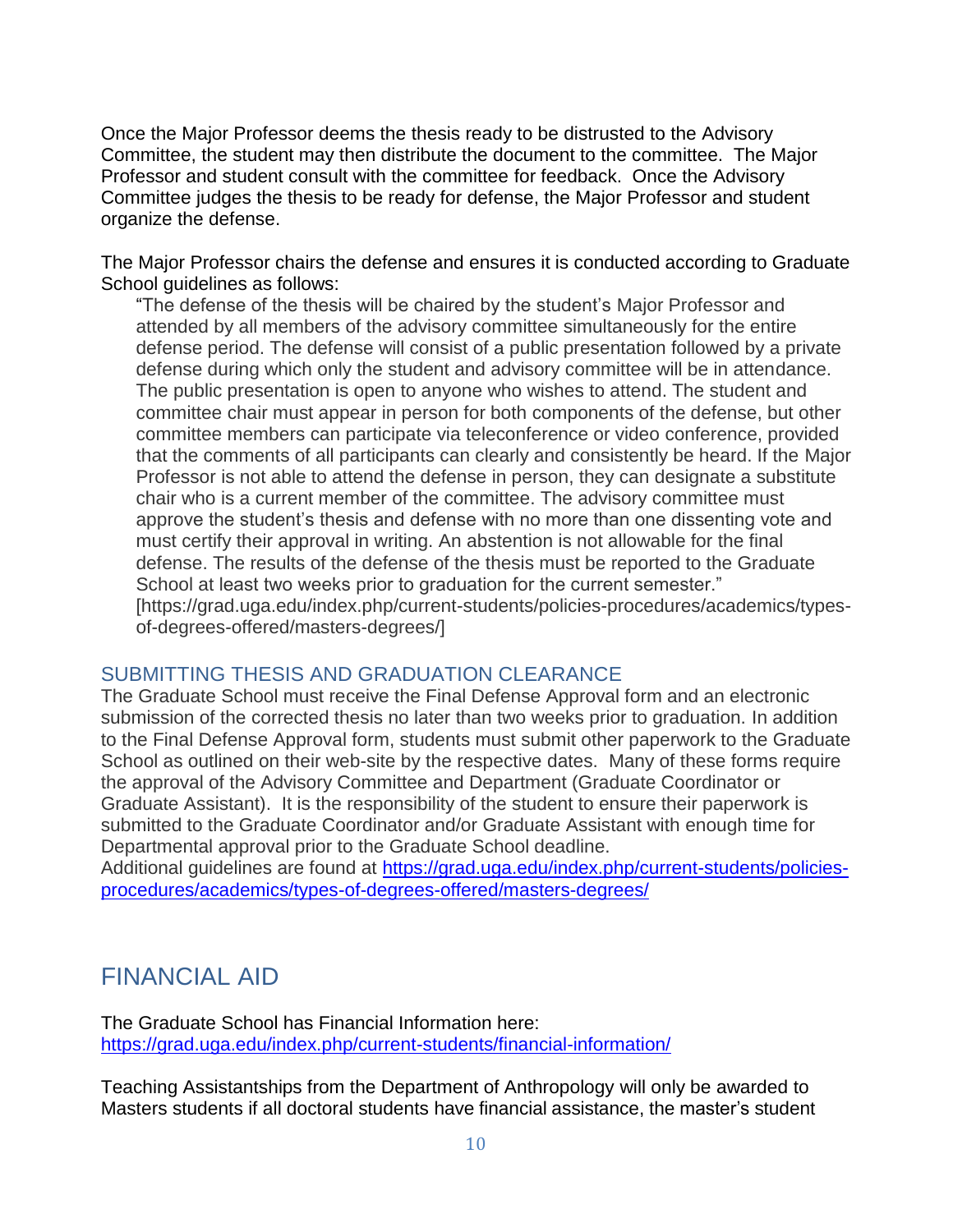otherwise meets the standards required for assistantships, and the Major Professor agrees that the student could have an assistantship without adversely affecting progress through the program.

If a student would like to be considered as a TA should a position become available in an upcoming semester, they should notify the Graduate Assistant in writing by the last day of classes of the current semester. See the Ph.D. Graduate Handbook for additional information on departmental Teaching Assistantships.

## <span id="page-10-0"></span>CONFLICT RESOLUTION BETWEEN GRADUATE STUDENTS AND MAJOR PROFESSORS/ADVISORY COMMITTEES, DISMISSALS AND APPEALS

The faculty expects each graduate student to develop an understanding of and capacity for scholarship, independent judgement, academic rigor, and intellectual honesty. The faculty is responsible for fostering and facilitating the student's professional development toward these expectations. Students may believe that the demands made of them are unreasonable or they may have some other area of disagreement with their Major Professor and Advisory Committee.

In most cases, students should discuss their concerns with their Major Professor and Advisory Committee toward a resolution. If the conflict cannot be resolved, students or their professor should seek mediation from the UGA Office of Legal Affairs to resolve their dispute.

If a student believes that University policies and procedures are being violated, the procedures established for reporting these violations should be followed. Examples of such policies are the [nondiscrimination and anti-harassment policies](https://eoo.uga.edu/policies-resources/ndah-policy/) or policies on responsible [conduct in research and scholarship.](https://research.uga.edu/integrity-support/rcr/#1494440856532-10272d61-101f) University procedures preclude discussing the allegations with other faculty and students. If a student wishes to report a possible violation and needs help finding the procedure for doing so, the Graduate Coordinator or Department Head should be consulted. The student should not identify the person against whom the complaint will be made or discuss the details of the complaint beyond what is necessary to contact the appropriate campus authority.

### <span id="page-10-1"></span>DISMISSAL DUE TO ACADEMIC PERFORMANCE

Students may be dismissed by the Department at the end of any semester of the M.A. program if they have not made sufficient progress through the program as defined below. Students should also see the [Graduate School policies for Academic Probation and](https://grad.uga.edu/index.php/current-students/policies-procedures/academics/probation-and-dismissal/)  [Dismissal.](https://grad.uga.edu/index.php/current-students/policies-procedures/academics/probation-and-dismissal/)

1. A graduate student who does not pass the Department's required courses with a grade of "3.0" or better, with one retake permitted, will be automatically and immediately dismissed from the program. Students may also be placed on academic probation or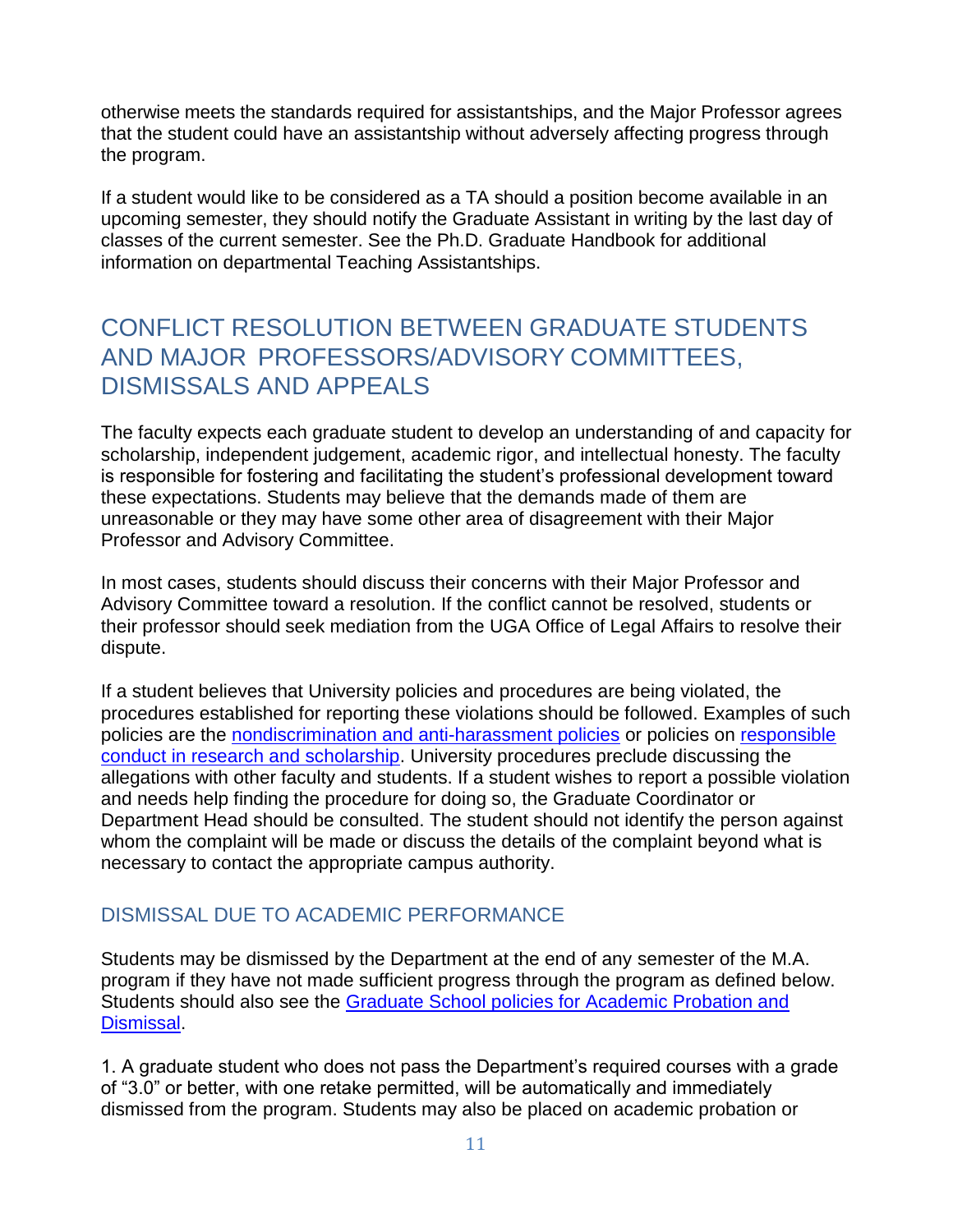dismissed from the program if their cumulative grade point average fails to meet academic standards as described by the Graduate School.

2. If a master's student's Advisory Committee determines that the student has not made acceptable progress in the program, the Committee may recommend to the Graduate Coordinator that the student be dismissed from the program. The Graduate Coordinator, in consultation with the Graduate Committee, will review the recommendation of the Advisory Committee and will make final determination of dismissal and inform the student of the decision. The Graduate Committee has the authority to ask the Advisory Committee to reconsider their judgement.

3. If a masters student does not meet the Departmental deadlines for forming an Advisory Committee, approval of a M.A. thesis topic, or completing the thesis defense and graduating as outlined above as adequate progress through the program. Such dismissals may be carried out by the student's Advisory Committee (as outlined in #2 above) or by the Graduate Coordinator after a vote by the Graduate Committee.

4. If deemed appropriate by the Office of the Vice President for Instruction following University procedures for violation of University policy.

#### <span id="page-11-0"></span>APPEALS AND PETITIONS FOR EXEMPTIONS

University of Georgia students have the right to appeal academic decisions, including issues pertaining to their Major Professor and Advisory Committee. Unless the complaint involved the Graduate Coordinator, the appeal will first go to the Graduate Coordinator, who will take the matter before the Graduate Committee. Any members of the students Advisory Committee on the Graduate Committee will be temporarily replaced on the Graduate Committee by a member of the Graduate Faculty appointed by the Department Head.

Any unfavorable ruling at one level can be appealed to the successive levels (viz. an Advisory Committee ruling can be appealed to the Graduate Committee, which can then be appealed to the Department Head). Departmental decisions may be appealed to the Graduate School following their guideless. For information regarding appeals to the Graduate School, students should consult their policy here: [https://grad.uga.edu/index.php/current-students/policies-procedures/academics/appeals/.](https://grad.uga.edu/index.php/current-students/policies-procedures/academics/appeals/)

Appeals related to sexual discrimination and harassment should follow University policies and procedures specifically related to such issues.

#### <span id="page-11-1"></span>PETITION PROCEDURE

Students who wish to petition for an exemption to the Graduate School policies should discuss the request with their Major Professor. After reviewing the student's request, the Major Professor should address a letter to the Graduate Coordinator stating the student's request and setting forth reasons why the petition should be granted or denied. The Graduate Coordinator and Graduate Committee will review the request and make a recommendation to the Department Head. If the decision is to support the petition, the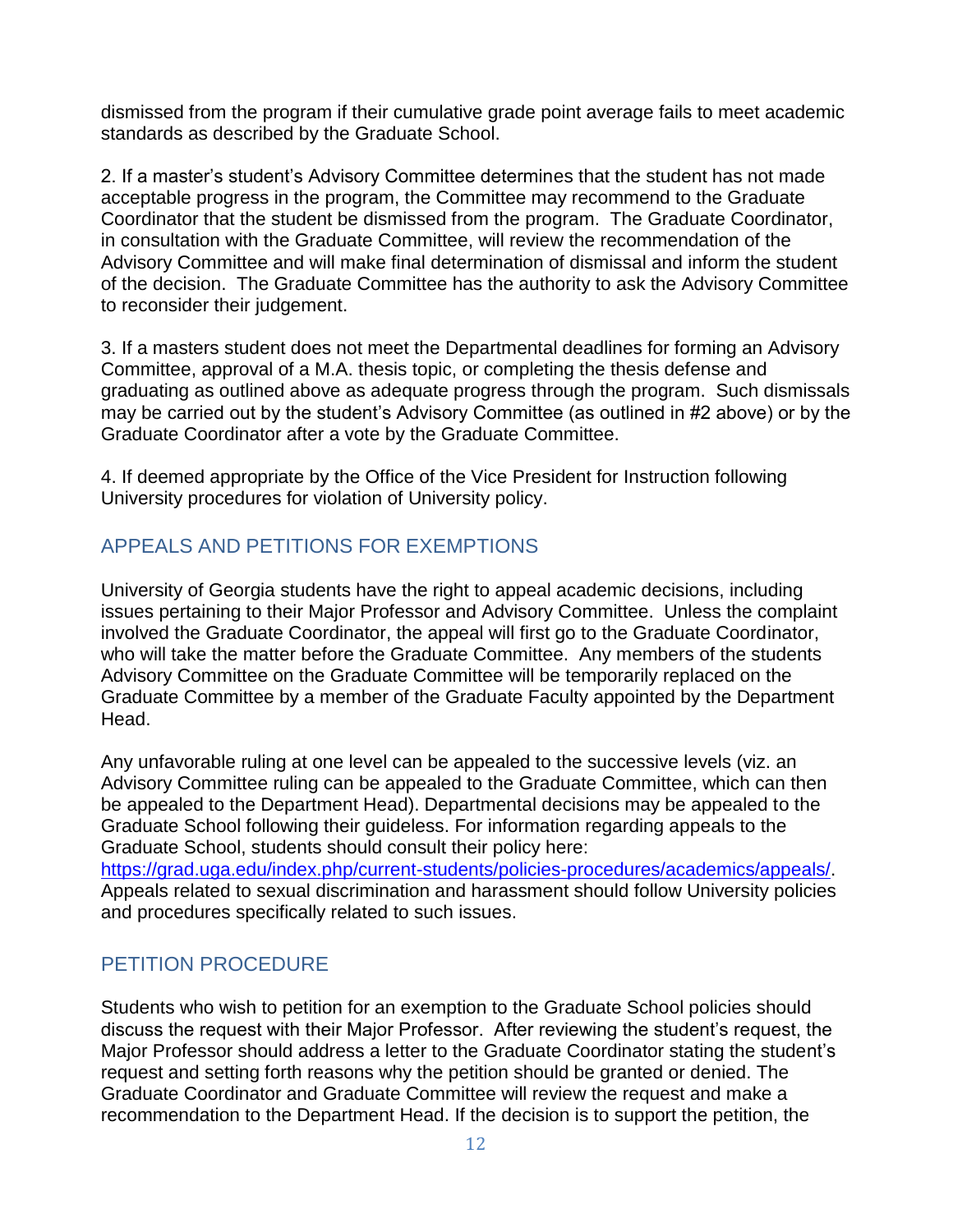Graduate Coordinator and the Department Head will indicate their concurrence by cosigning an additional letter of recommendation which will accompany the Major Professor's letter of support. These documents will be forwarded to the Graduate School for consideration.

A request for an extension of time must be accompanied by an Advisory Committee for Doctoral Candidates form, when appropriate and by a proposed program of study if one is not already on file in the Graduate School.

If the student's Major Professor will not forward the request to the Graduate Coordinator, the student may appeal directly to the Graduate Coordinator, in writing, stating the nature of the request and setting forth reasons why the petition should be granted. The student's petition will be considered following the same procedures outlined above. The Graduate Coordinator will generally seek written information from the Major Professor as to why the petition was not supported.

A student may also appeal other decisions made within the Department pertaining to decisions related to their graduate studies; such as decisions regarding assistantships, awards, and grants. In these cases, the appeal should be addressed to the Graduate Coordinator for consideration by the Graduate Committee. Decisions made by the Graduate Committee would be appealed to the Department Head, who will appoint an *ad hoc* committee consisting of three faculty members to consider the appeal. Decisions made at this level may be appealed to the Graduate School following Graduate School procedures. Should the student request a formal hearing, this will follow the format established by the Graduate School for appeals submitted to that level.

#### <span id="page-12-0"></span>RESPONSIBLE CONDUCT OF RESEARCH, ACADEMIC DISHONESTY, AND ETHICAL VIOLATIONS

Students are expected to conform to high standards of academic honesty, professional integrity, and responsible conduct of research and to be familiar with policies related to the use of human subjects and animals for research. Students should familiarize themselves with the codes of conduct that prevail within the University, within Anthropology, and in their area of specialization for responsible conduct of their academic activities and research. The standards for academic honesty are defined by the University of Georgia's policy on academic honesty.

Ethical principles concerning research, responsibility to the public and to the anthropological discipline are defined by the major professional organizations in Anthropology (e.g., American Anthropological Association [AAA], the Society for American Archaeology [SAA], the American Association of Physical Anthropologists [AAPA]. Students should join professional organizations in their specialization upon beginning their graduate studies and familiarize themselves with their respective ethical principles concerning professional conduct and research. By virtue of affiliation with the University of Georgia and membership in professional organizations such as the AAA, SAA, and AAPA or others, students agree to be held to professional standards stipulated by these organizations.